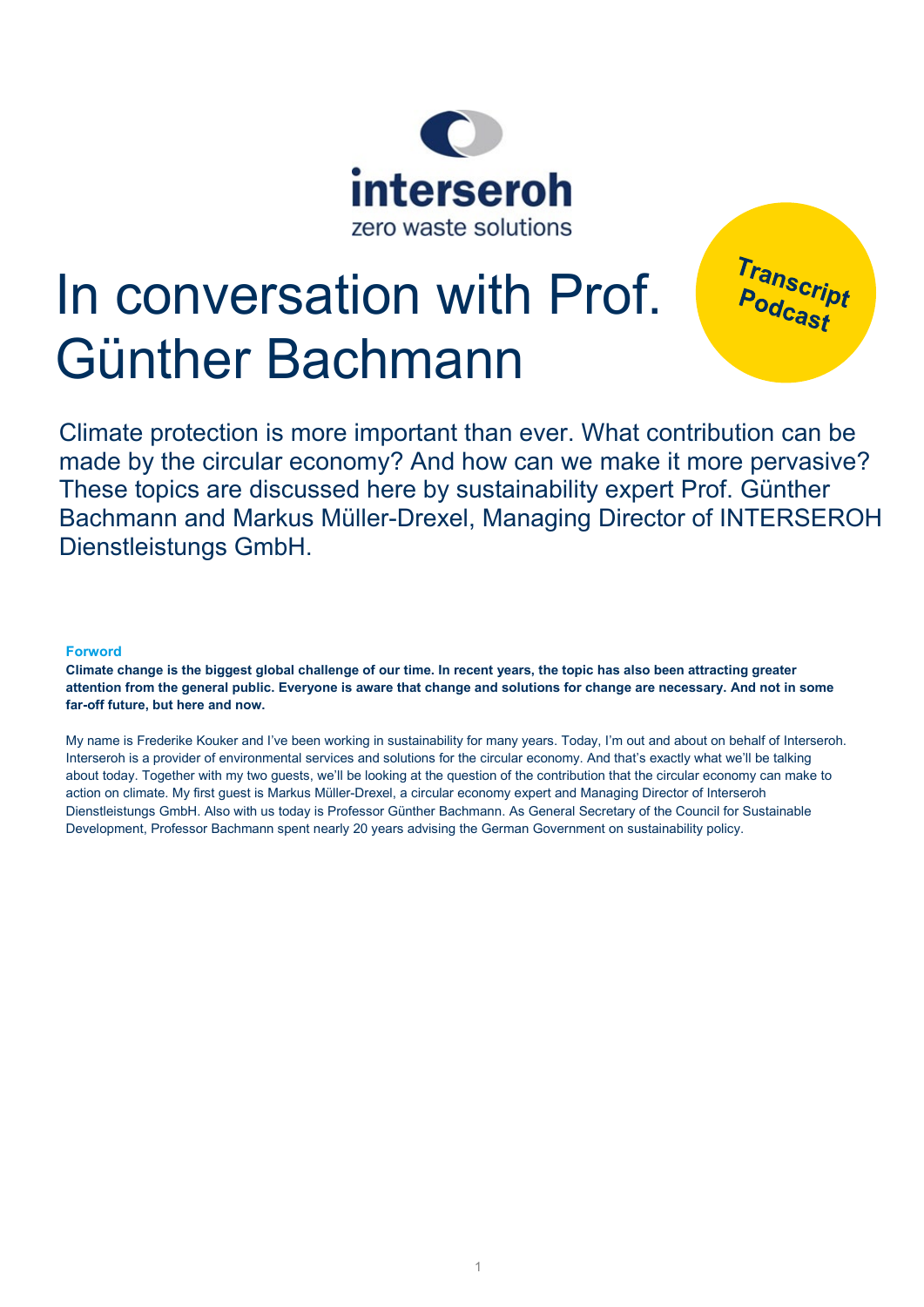# **Mr Müller-Drexel, at Interseroh you deal with the circular economy on a daily basis. So how would you describe it, in a nutshell? What is it, exactly? What is meant by a 'circular' economy?**

**Müller-Drexel:** Essentially, the circular or closed-loop economy is the opposite of the throwaway economy we know from the past where we used resources only once and then simply got rid of them. The circular economy is different: instead, we think about which materials we can manage in a loop, and so make them useful for the economy a second time and a third time, and so on and so forth.

#### **On the topic of climate change and the action we need to take: how could the circular economy be useful to us here?**

**Müller-Drexel:** In terms of climate change, the circular economy is almost the simplest strategy available to contribute to avoiding greenhouse gas emissions. Managing raw materials in closed loops is only about half as  $CO<sub>2</sub>$ -intensive as making things from primary materials. Before we can start using these raw materials in a loop, however, we must of course get them back. And that's why it's called a circular economy: because it's not just a question of having raw materials, but also of collecting and managing them. To do this, I need to have businesses on my side and I also need support from consumers.

# **Professor Bachmann, you expressed the view that "Germany has no circular economy" in a presentation you gave in 2016. Would you say the same today—or have things changed since then?**

**Professor Bachmann:** Unfortunately, my opinion hasn't changed.

#### **What makes you say so?**

**Professor Bachmann:** The circular economy in Germany got off to a start with a lot of fanfare in the 1980s and 1990s but not a lot has happened since then—except that we now all think that we're world champions in recycling. While widely believed by the general public, it unfortunately isn't true, because many of the materials collected do not actually end up being recycled. And because we have to get a lot better before we can call ourselves circular economy world champions. This reality check is what I mean. And I'm not attacking the manufacturing sector, which is doing great things: instead, it's an appeal against the prevailing opinion that it's enough to throw away paper and buy recycled paper. It simply isn't. We need to think much bigger than this. I thought so then and I think so now.

### **What would be your response, Mr Müller-Drexel, as Managing Director of Interseroh? Do you agree?**

**Müller-Drexel:** I do think Professor Bachmann is right when he says that we still have much to do. That's certainly true. In other respects, I have a very different opinion and have also experienced things differently. Compared with our achievements in the 1980s and 1990s—around four decades ago—we are now doing a lot more because we have developed entirely new technologies. It's also a great pity that the general public is frequently told that there's a huge amount that we're not managing in the loop. We're actually managing a lot more than is commonly believed. Obviously, not every system is running optimally as yet. But why is that? Because the manufacturing sector has very demanding requirements for certain raw materials and how these are used. And a significant

proportion of these materials is simply badly manufactured, to be honest. So if I start off wrongly, I'm going to find it very difficult to recycle something properly at the other end and therefore get it back into the loop. So I'd sum up by saying quite clearly that we have made much more progress than is commonly believed, even though there's still plenty of room for improvement.

# **This seems to imply that there are lot of adjustments to be made before the circular economy can really get going. What do you see as the biggest drivers here, Professor Bachmann? What needs to change?**

**Professor Bachmann:** We have to be specific here, because the situation differs between the various material groups. And to follow up on what's just been said: with aluminum and copper, we're pretty much at the maximum return and closed-loop rates conceivable. But let's pretend we're sitting in a room whose ceilings are made from FGD gypsum. But if this building is demolished, the FGD gypsum would not be stripped out and disposed of separately, according to current building standards. Even though, and I have it on good authority here, it is now technically possible for us to make fresh gypsum from FGD gypsum—i.e. to recycle old gypsum into new—without this costing an exorbitant amount of money.

But can the industry dispose of materials separately during demolition work? Sure, rebar is taken out of reinforced concrete and the various aggregates are sorted. But it would certainly be better if we could do this for FGD gypsum as well.

Let's take another example. A maker of athletic footwear comes to us—he was sitting at this very table, in fact—and says: "We would like to manage our footwear in the loop. But we can't get it back. We even offer our customers cash if they return their old footwear…" But they aren't the kind of consumers who comes into the shop with their worn-out shoes. Instead, shoes are more of an impulse buy—and you don't take your second-hand stuff with you when shopping. So manufacturers simply can't get the volume needed to manage their synthetic shoes (plastic, in this case) in the loop. They'd be happy to—and it would work, design-wise. But consumers don't play along and the system just isn't there.

So, as said, we need to be clear on the subject. With plastics, things are indeed very much as you have described them: we collect more than we recycle. It's probably unavoidable, to be honest. Ultimately, we'll always have to incinerate some of it. While my ecologically-minded friends don't like me saying it—that some of it always goes up in flames—I really do believe that that's how it is. So we need to look at things critically. And if I had to make a conclusion on that basis, I'd say: we're taking it easy. We could do a lot more. We don't have to become world champions at this. But we need to push ourselves to the limits of what we are capable. As a manufacturing powerhouse, Germany is still in low gear.

**Müller-Drexel:** We're very much in agreement there, Professor Bachmann. Which is exactly why I said at the outset that, when we look at the topic of reusing raw materials, we really do 'have the technology'. But how do I get hold of my materials, so that I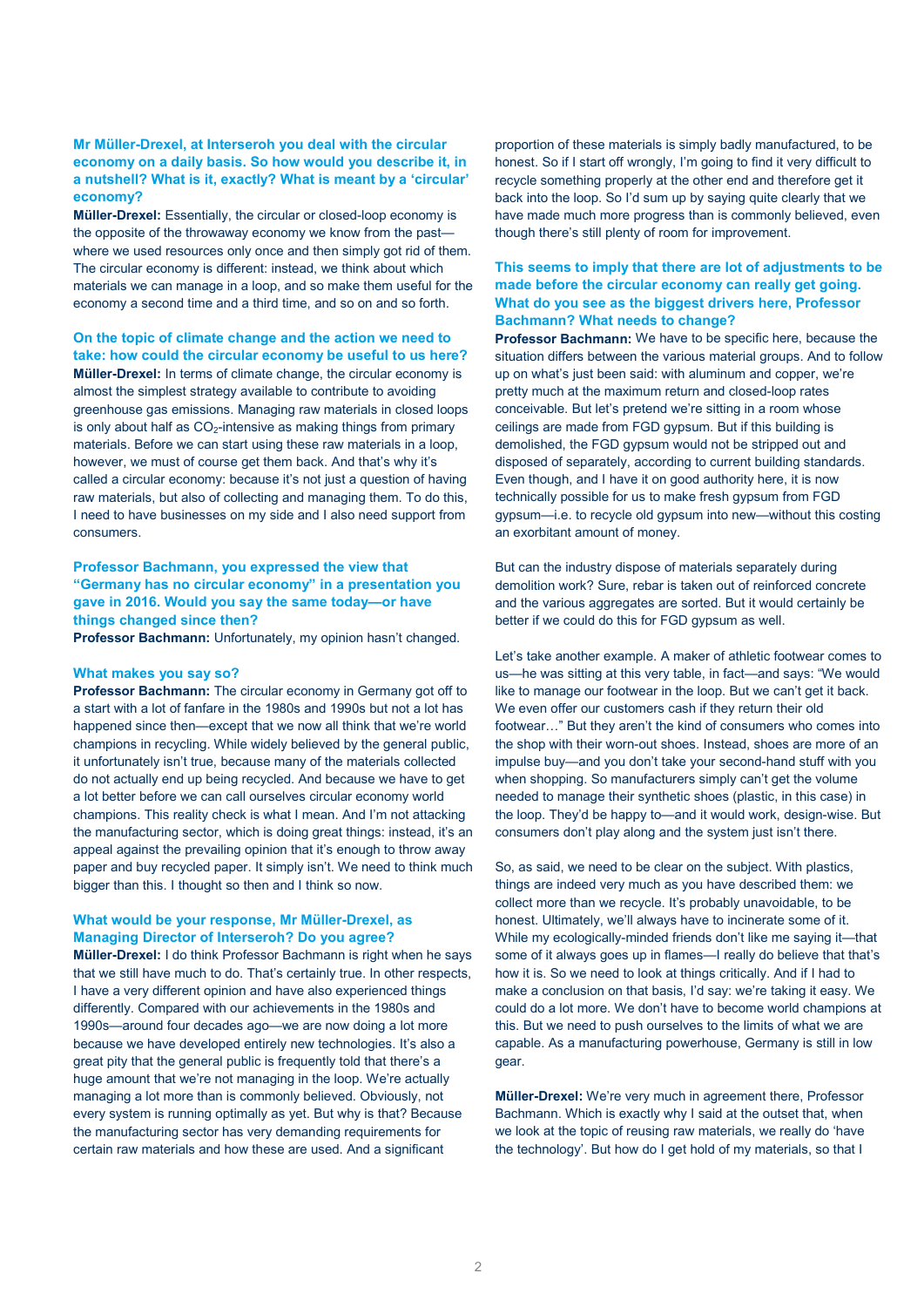#### can actually manage them in the loop?

In both cases, the obstacles are both of a purely economic nature. Why should the demolition company be bothered about extracting the FGD gypsum so that it can be managed as a recycled material? Which is of course technically perfectly possible, since gypsum is infinitely recyclable. And why should the consumer go into the store with his old shoes and say: "Right, time to buy a new pair!" As a society that doesn't just consume but idolises consumption, we don't think like this. As you say, Professor: our shopper buys new footwear on impulse, because he feels like it, and does not have the old ones to trade in with him. So we need to create the motivation to return the valuable materials we have purchased in our products.

Sad to say, the very opposite is true at the moment. Market forces are no longer a force for good. Let's take textiles, for example. The obsession with fast fashion means global markets are absolutely saturated with clothing. Which means that there is virtually no economic incentive to return any particular item of clothing. I think this is exactly where we need to take action. We need to motivate consumers to return the raw materials that are 'built into' their products, so that these can form part of a closed resource loop.

**Professor Bachmann:** Economic incentives—well, OK: if they're available and feasible, they'll work alright. So far so good. But take the Middle Ages, for example, which wasn't driven by economic incentives but by what people considered to be normal, namely the untrammeled exploitation of resources. And, since you've brought fashion into the conversation, fashion is one consumer segment that is practically invincible to the wiles of economic incentives. Consumers respond to fashion for fashion's sake: to identity and self-image.

**Müller-Drexel:** Nevertheless, I have to give the consumer a reason for giving me back my raw materials. Because I can't do this as a waste management company. As a waste management or recycling company, I can only say: "If you hand that over, then I can use it to manufacture a new raw material." But I have to give the person who possesses this raw material some kind of motivation to do this.

I can illustrate this with a very simple example, which was also the subject of contentious debate in Germany, although it has developed slowly but surely into a model now deployed around the world. Namely the German deposit system, where every man and his dog moans about how awful it is that you have to take everything back. But because we have this system, the PET we have as a raw input material for new products is so pure that we hardly need to manufacture and market any new PET at all. And that's because we harvest high-quality PET from bottles sold on the market. Because consumers want their 25 euro cents back. The economic incentive, either for the consumers themselves or for someone who finds a PET bottle at the side of the road, is so high no one gives it a second thought. Instead of worrying about questions like "Should I do the right thing and take it back?", people just want to get rid of it.

Let's take another example. Today, we own very expensive electronic devices that we carry around with us all day long. These have lithium-ion batteries inside. This is not only an extremely

expensive raw material but also a dangerous one: it catches fire quickly if you handle it wrongly. We've talked about putting a deposit on these batteries for at least the last three years or so, to ensure we get this expensive material back again.

To be honest, a deposit of this kind is long overdue. We need to get these kinds of resources back because it's a tragedy to think that this valuable material could end up in a waste incineration plant or worse, instead of being reused. So what I'm saying is that consumers, at least in our experience, are prepared to do things. But there's plenty that they're just not aware of, so it's much easier to motivate them with economic incentives to give me back my materials.

**I think this discussion really does highlight the various stakeholders in this process and its complexity. Consumers, first and foremost, who need to be made properly aware of the process and perhaps given more responsibility for it. But also politicians, who need to create the general framework, and naturally the manufacturing sector as well. How important do you think it is that everybody is on the same page here, Mr Müller-Drexel?** 

**Müller-Drexel:** On the subject of politicians, by which I specifically mean policymakers, Germany would not be where it is today—and yes, I'd argue that we are indeed world champions in recycling—if Klaus Töpfer had not prepared the way by pushing for certain kinds of initial 'product responsibility' laws during the 1980s. Had he not, we'd have had a throwaway society until the present day. So this is why I brought the point up earlier. One key characteristic of the circular economy is how laws are used to guide active stakeholders in specific, new directions. So legislators are the prime mover here, so to speak. We need these legislators and we need our politicians to define and promote a level playing field for these stakeholders, and in doing so, to say: 'These are the general conditions, that is: the minimum but also the maximum requirements you now need to meet.'

**What would be your response, Professor Bachmann, especially in light of the fact that you spent many years advising the German Government on these very topics? Professor Bachmann:** All of these stakeholders can bring something to the table. In reality, however, they spend a lot of time literally sitting around tables. And we need to give them a reason to get up from their chairs and say: "Enough talk: we need action." I don't see this right now. I think all of them are prepared to give the circular economy a chance and imagine this brave new world. And I'd very much like to see municipal waste management units adopting the same approach as private firms in this context. I don't see a particularly problematic conflict of interests here. The problem needs solving and it is a political problem. So I don't need everybody to bring something to the table: I just need those who actually have a role to play.

**Müller-Drexel:** I entirely concur. This was exactly the controversy carried much too far in recent discussions about recyclable material legislation, as it initially started out and what has ultimately become the German Packaging Act. All the stakeholders – both municipal and private recycling firms – were unanimous: "OK, we've got to do this. We've got to ensure that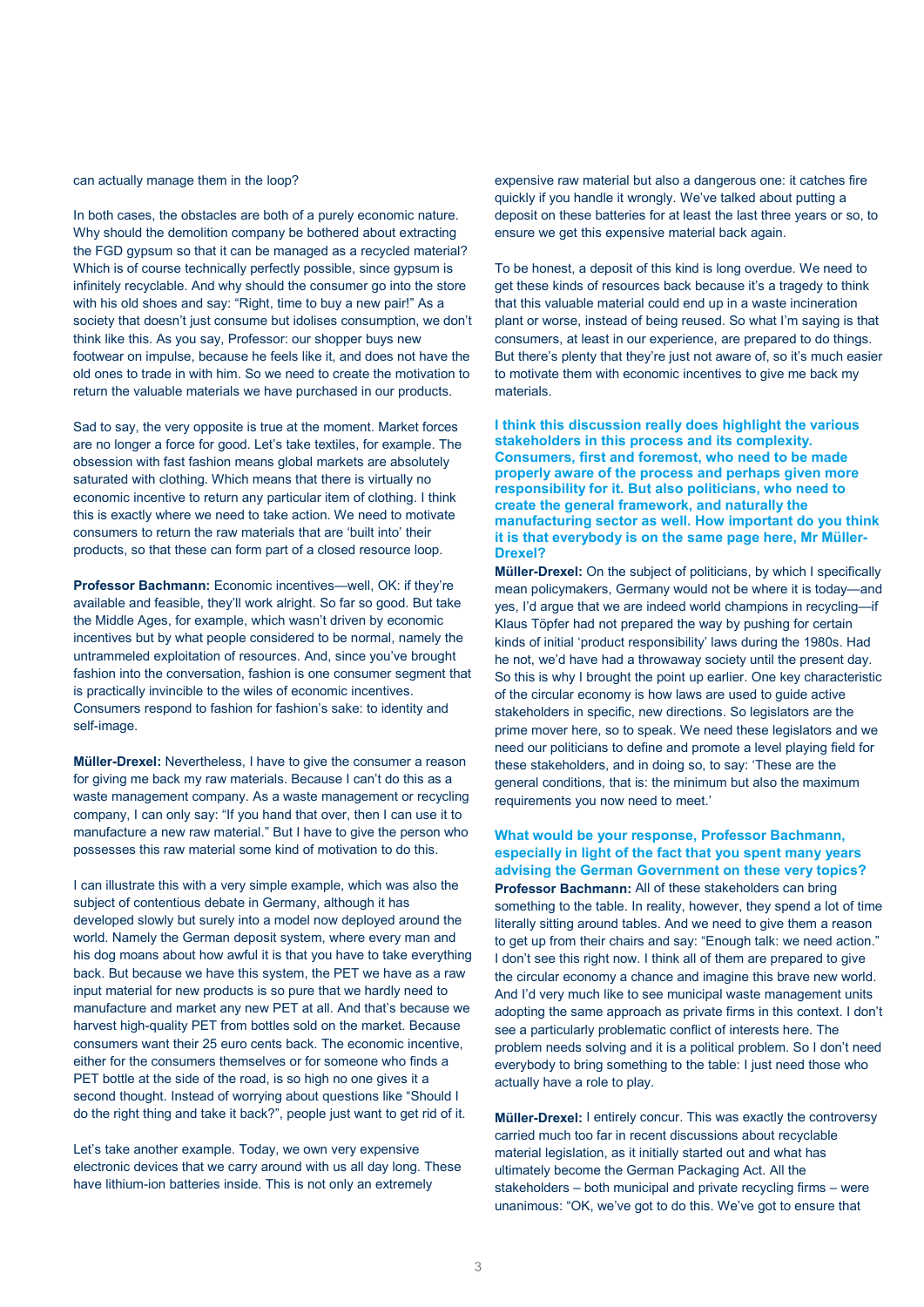our collections from private households – one of the biggest sources of recyclables – are effective and smart. And we've got to explain to consumers how to sort things into the various bins, so we can use these as resources to produce new raw materials." In the end, however, this turned into a dispute lasting nearly five years: "So, who does the kerbside pickups?" Although really only a logistics issue, it's also one that naturally raises the question of "Who has the best system?", triggering a competitive dispute for private enterprises. Even though your average consumer would say: "Well, it should be the company that does it cheapest of all. If it's just a logistics service, make sure that the company that runs it is the one that charges the least, since we private consumers are always the ones who end up paying for these things." In Germany, however, we turned this into the question of who should be 'allowed' to run the service. Although the simplest answer here is a call for tenders that awards the contract to the company able to run the most effective service. Especially because it's really only about collecting the material before it is sent for recycling. So that's why I concur entirely with Professor Bachmann on this point: we need to get back to focusing on the goal rather than the individual steps to achieve it.

**Professor Bachmann:** Once you've seen legislation about recyclable materials mutate into a packaging law that doesn't solve the original problem, you have to ask: "Who are the actors in this process, who have the power to speak out and change the script, so to speak?" I'd even go out on a limb here and say that there's still probably a manufacturing segment producing products today that sells them on the market and then says: "That's it for me." And in the future, perhaps, they don't then say "That's it for me" but "That's a good I want back. My product is simply too valuable to sell and give away. Instead, I want to have this product returned after a period of time: three years, five years—maybe just a few days. In this vision of mine, Volkswagen would build a second tower next to the famous one where people pick up their new cars: a tower for bringing their old vehicles back. And it's with the greatest respect that I say that we do need to talk to Volkswagen and Mercedes and the rest—the movers and shakers—and not Interseroh.

**Müller-Drexel:** That's OK, I don't see a contradiction when you say you'd be better off talking to Volkswagen than talking to us. After all, it's Volkswagen who have built all of the raw materials into their products, and it's Volkswagen who then comes to us and says: "Look, I have these products with tonnes of raw materials in them that I need to have processed so that I can then reuse these materials."

Let's take the VW Golf as an example. This vehicle has many thousands of parts made from a wide variety of materials. At the dismantling stage, when materials must be taken out of the product and properly sorted, so they can be made available to manufacturing again, that's when the recycling industry gets a call. But I'd agree with your analysis here: as raw materials become increasingly scarce in the future and increasingly expensive – at least where market forces are in play – we expect to see an entirely new kind of circular economy take shape, where companies sell the use of their products and not the product itself.

**Professor Bachmann:** Well, I would certainly hope that you would talk to them and vice versa. But how about a wind turbine blade: could you recycle that?

**Müller-Drexel:** This is one of the most fundamental points of all and it's bound to come up again and again. Before we start manufacturing products, we need to start thinking about whether these products can be separated into their raw materials at end of life. Why am I making this point? Because whoever invented the fantastically useful material carbon fibre unfortunately spent very little time thinking about how it can be recycled afterwards. If you've ever tried to chop up a wind turbine blade in your shredding plant, then you'll have given up after precisely half a second. And even if you do get it shredded, because it's carbon fibre composite, it's highly conductive and so it wrecks all kinds of electronics. For all of these reasons, we still don't have the kind of industrial-scale solution that's needed to turn carbon fibre into its constituent materials, even today. While we can do this in the lab, we simply can't scale the solution up. So this would be our appeal to manufacturers: if you're making new things and launching them on the market, you have to consider the question of what happens to your new thing when it's an old thing. And this is why the automotive industry is going back to the drawing board in some cases. Carbon fibre could certainly be dubbed the industry's greatest invention for lightweight manufacturing. But compared with its predecessor aluminum, which has a very different recycling system, the older model is actually the smarter one, since it has an effective recycling strategy. For carbon fibre, there are simply no options yet available at an industrial scale. While small amounts are unproblematic, large volumes present us with a real headache.

**Professor Bachmann:** Our renewable energy capacities in Germany will need to be much, much larger. Of course, renewable energy handles consumption differently to traditional systems and we have many more consumers, including the mobility sector and so on. A lot is going to happen here. So we're going to need a lot of wind turbines. And we shouldn't forget what we set out in 1972 as we codified environmental protection. Namely: the polluter pays principle, the precautionary principle and the partnership principle. That was 50 years ago. At the time, we'd had enough of people irresponsibly littering the world with their products. And so we said: "You're the polluter, you pay." But now we have the same problem with our wind power plants. We take these down after 20 years and then we find out that, yes, you can smash them into pieces but that's about it. This is a policy gap in the industry. And we simply don't see the bigger picture—although it's as big as climate protection or biodiversity. But we still give it no priority. Because we're used to reducing the whole topic of the circular economy to a single question: "Who's coming to collect my rubbish?"